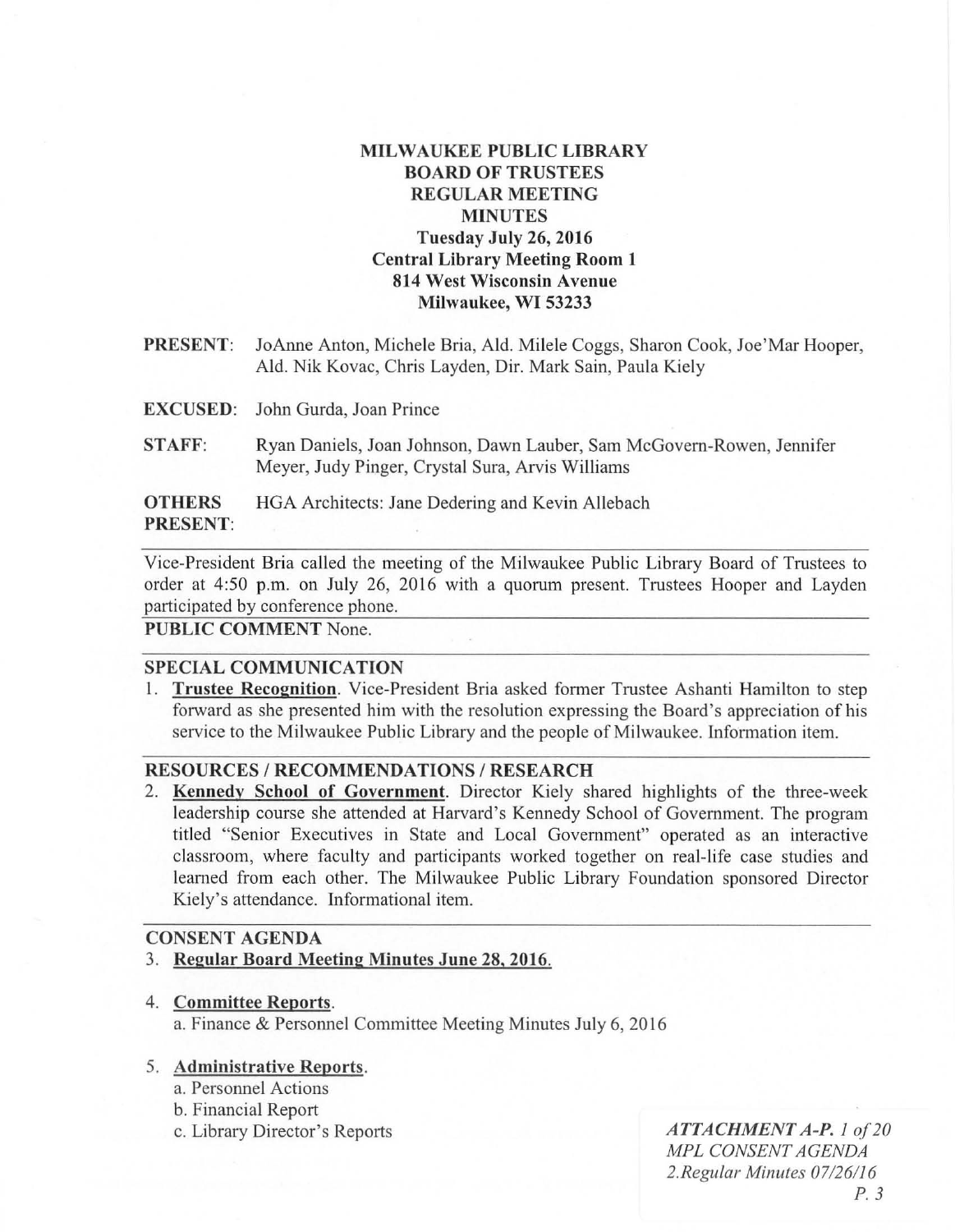#### **CONSENT AGENDA** (continued)

Vice-President Bria asked the Board if any items should be removed from the Consent Agenda presented as attachment A, pages 4-25 of the agenda. Trustee Cook asked about the decline in materials circulation. Director Kiely advised that this is a national trend. Public computers and digital materials lead to increased usage overall. Vice-President Bria entertained a motion to approve. Trustee Cook moved and Trustee Anton seconded a motion to approve the Consent Agenda. Motion passed.

# **REPORTS**

6. **Building and Development Committee.** Due to the lack of a quorum, the July 7, 2016 MPL Building and Development committee meeting was cancelled. Items brought to the full Board include the Martin Luther King Branch, the Mitchell Street Project and the Resident Preference Program. The committee agenda was listed as attachment C, page 26 of the agenda. Mr. Kevin Allebach from HGA Architects said that on July 20, HGA and MPL hosted a community meeting to discuss the design concepts for the future Mitchell Street location of MPL's Forest Home branch. The meeting was well attended and the design team received positive comments and a few suggestions to consider. The design was presented to the Trustees. The three story library will be 22,500 square feet occupying most of the first floor of the building with some mezzanine space and a portion of the lower level. Levels two through five will have fifty-one market rate apartments. The historic building was built in 1919 and restoration of original architectural elements are included in the design. The library will have flexible spaces, large windows, more computers & technology, and a much larger community room than the current location at Forest Home. The library will have forty-three parking spaces in the City parking lot behind the building. There are plans to activate the twenty-foot alley space between the former clinic and the library building. Ms. Jane Dedering explained the interior space design and shared samples of materials and color palettes. The general contractor BID is expected to be brought to the MPL Building and Development Committee on October 6. The new library is expected to be completed midyear of 2017. Vice-President Bria entertained a motion to accept the design. Trustee Coggs moved and Trustee Cook seconded a motion to accept HGA Architects design of the Mitchell Street Project as presented. Motion passed.

Library Construction Project Manager Sam McGovern-Rowen distributed a Martin Luther King Library Development Update Location Report. He reminded the Board that the criteria for the redevelopment of a library branch. It must be part of a mixed-use development in either a new construction project or within an existing building adapted for re-use. The project should add vitality to a neighborhood and business district and should be engaging to library patrons, neighbors and pedestrians. Several locations were reviewed. Discussion ensued. Trustee Anton moved and Trustee Cook seconded a motion to direct MPL to issue an RFP in August for redevelopment at the current site at 310 West Locust Street and that the RFP encourages developers to expand upon the site. Motion passed.

Assistant Director Jennifer Meyer said the City Common Council did approve the Resident Preference Program ordinance at its June meeting. The ordinance does not go into effect until January 1,2017. They've assigned the procedures and process to go through the office of Workforce Development. A final draft policy will be developed just for the library since the library is voluntarily participating in the program because of its unique statutory structure compared to other City departments. More information and the library policy will be brought to the Building and Development Committee later this year. Informational item.